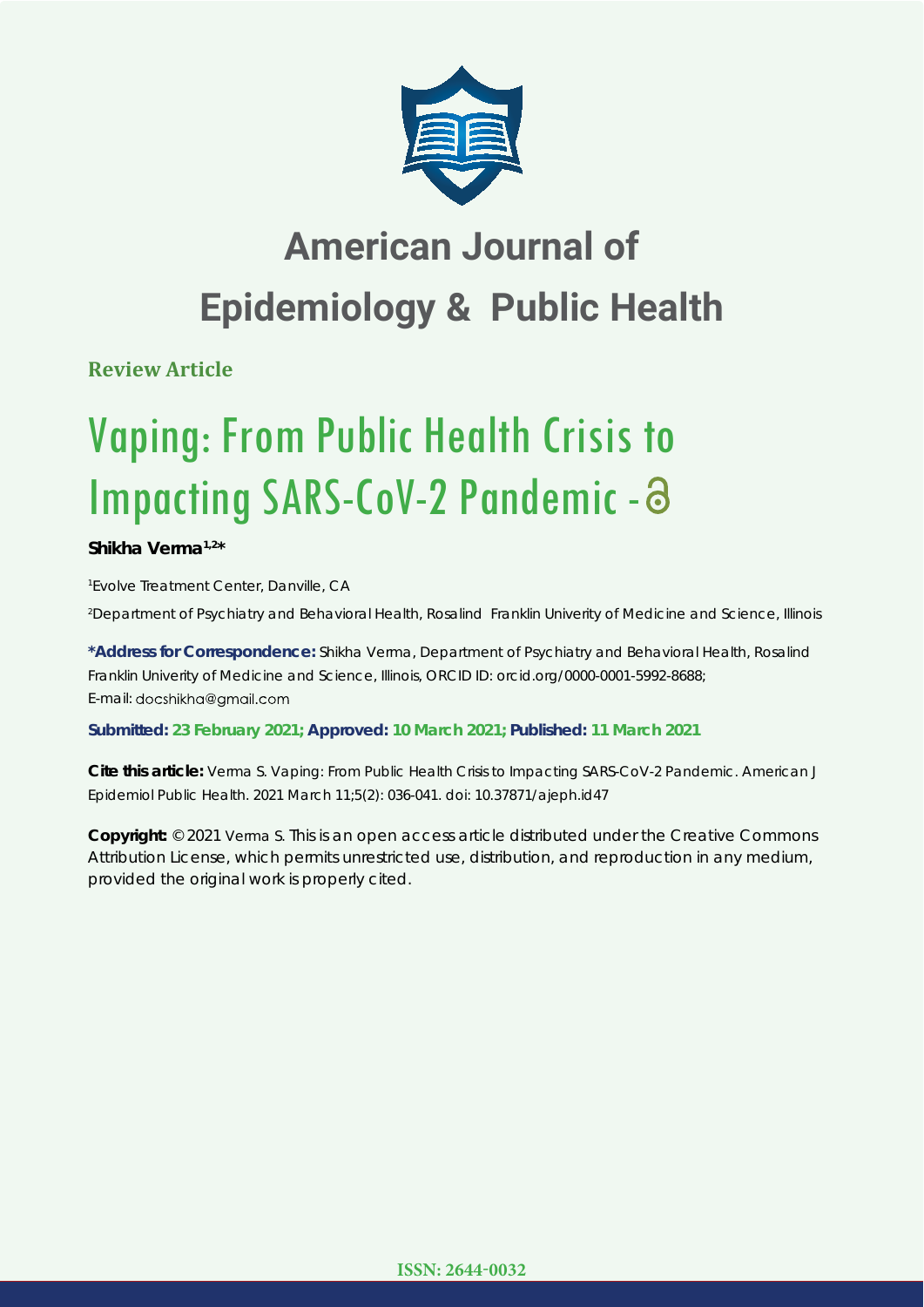# **ABSTRACT**

**Objective**: Electronic cigarette use has increased tremendously from being introduced about over a decade ago till now. While there were continued concerns about its growing use, incidences of lung injuries and deaths related to vaping brought further attention to the topic. Our objectives are to highlight the ill effects of e-cigarette use on health, discuss lung injuries, CDC guidelines, and explore evidence suggesting the correlation of vaping on individuals who develop SARS-CoV-2 related symptoms.

**Methods**: This is a review paper. Various search engines, including MEDLINE Pubmed, CINAHL Complete, OVID, were searched for this review paper.

**Results:** The majority of the population using e-cigarettes are adolescents and young adults. E-cigarettes can cause harmful effects on individuals' health and have a further risk for addiction to nicotine and other substances. In 2019 and early 2020, E-cigarette or Vaping Associated Lung Injuries (EVALI) numbers grew rapidly. A definitive cause of vaping-related lung injuries or deaths is yet to be determined and is under investigation; Vitamin E Acetate is implicated in several cases. Severe respiratory compromise caused deaths. In 2020, COVID-19 pandemic started, which also led to symptoms of serious acute respiratory syndrome. Besides coexisting medical conditions, it is unclear if vaping can exacerbate lung injury due to SARS-COV and leave these otherwise healthy adolescents and young adults more vulnerable.

**Conclusion:** It is not disputed that there is less chemical exposure in e-cigarette use; however, they are not as harmless as projected. As e-cigarettes have been on the market only for the last 13-14 years, besides vaping-related lung injuries, the long-term effects of e-cigarette use need further exploration and continued research as well. During the SARS-CoV-2 pandemic, it is important to look into if vaping can cause more deleterious effects if someone contracts COVID-19.

## **INTRODUCTION**

After Herbert A. Gilbert's first smokeless non-tobacco cigarette in 1963, it took 40 years until Hon Li rediscovered electronic cigarettes in 2003. With this device, a vaporized form of nicotine liquid solution could be created with an atomizer, hence the name "electronic atomizing cigarette" [1-3]. In research and healthcare, e-cigarettes are commonly referred to as Electronic Nicotine Delivery Systems (ENDS) [3]. It was believed that many cancerous substances, including tar, were eliminated as compared to traditional cigarettes, and therefore, it was projected as a much safer option [3]. These electronic cigarettes got introduced in the United States in 2007 [4]. Since then, electronic cigarettes and e-liquids have gained popularity rapidly due to a variety of reasons beyond the above-perceived health benefits. The largest consuming groups have been young adults and adolescents. Within three years, several brands were available in the U.S. [1]. E-cigarettes were added to National Tobacco Youth Survey in 2014, and since 2014, it has been the most frequently used tobacco product by young population [5].

In 2019, there were growing concerns about lung injuries related to the use of e-cigarettes and vape products, and this continued to be a concern and topic of discussion until early 2020 when the rise of the SARS-CoV-2 pandemic gained attention due to the growing crisis. The Covid-19 virus is noted to have milder symptoms in youth unless there are pre-existing medical conditions. The World Health Organization (WHO) has issued warnings about risks of contracting Coronavirus due to lung injury from smoking, sharing vape products, waterpipe, sheesha, or hukkah [6]. This article also looks into existing evidence if vaping could predispose individuals to more severe symptoms.

# **METHODS**

For this literature review, we used various search engines, including MEDLINE PubMed, CINAHL Complete, and OVID. The keywords used for the search included vaping, e-cigarettes, SARS-CoV-2, and COVID-19. With keywords, vaping and e-cigarettes, 29,133 results were discovered. In advanced search, we included keywords vaping, e-cigarettes, and vaping related lung injuries and this reduced results to 1,418 and when SARS-CoV-2 was added to the search, results decreased to 87. We further focused our review on the impact of vaping and e-cigarettes among youth, who otherwise are considered at low risk for SARS-CoV-2 pandemic.

#### **Progression of vape product use**

During 2011-2015, e-cigarette use increased by 900% among U.S. middle and high school students [5]. Some decline in use was noticed around 2015-2017 [4,5]. However, use was again noticed to be trending upwards between 2017-2018, where it increased 78% among high school students, from 11.7% in 2017 to 20.8% in 2018 [7]. The current figure estimates that 1 in every five high school students and 1 in 20 middle school students use e-cigarettes, which is more than 3.6 million U.S. youth  $[4,7]$ . School students often use these e-cigarettes not just because they are advertised as safer or involving fewer risks but also because they are trying to "fit in," contents used in vape could be modified and the contents used are easier to hide from parents. Boys are twice more likely to use e-cigarettes than girls. 30.7% of e-cigarette users start smoking in less than six months as compared to 8.1% of non-users [8]. 66% of users are using only flavored e-cigarettes, 13.2% are using nicotine, and 5.8% marijuana, close to 15% either did not know or chose some other responses [8]. This is to be kept into consideration that vaping products could be bought only by individuals who are older than 18 years old.



**Source:** National Youth Tobacco Survey, 2011- 2018 [9]

One study from 2016 reported that in adult's prevalence of e-cigarette use is close to 4.5%, which is about 10.8 million adult e-cigarette users in the United States. Of the e-cigarette users, 15% were never-cigarette smokers. The prevalence was highest between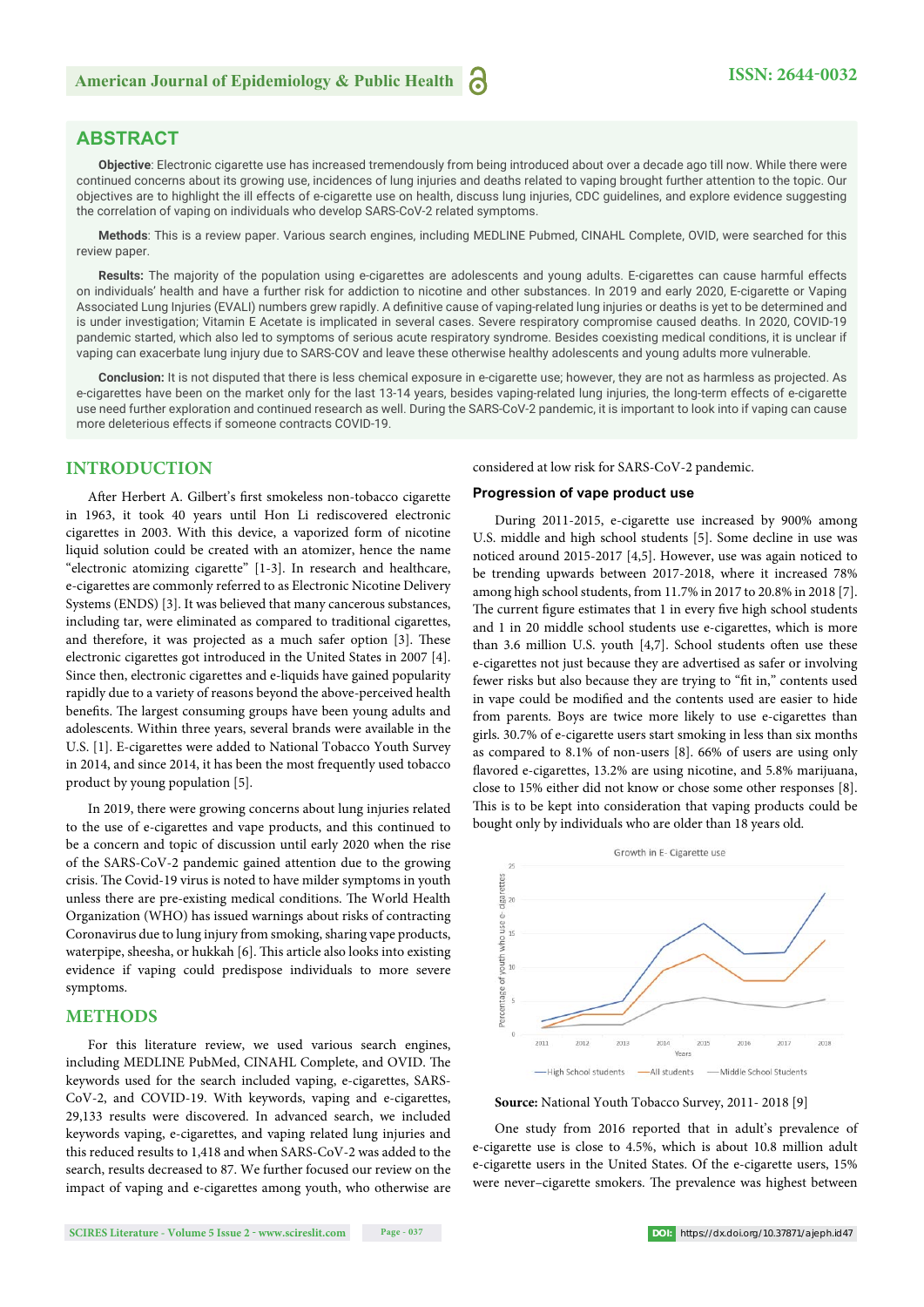ages 18 to 24 years (9.2%), translating to approximately 2.8 million users in this age range, and 51.2% were younger than 35 years, more than half of the population that was using. This study also indicated that the age-standardized prevalence of e-cigarette use was high among men; Lesbian, Gay, Bisexual, and Transgender (LGBT) persons; current combustible cigarette smokers; and those with chronic health conditions. A prevalence is noted to be around 4.5%, which corresponds to 10.8 million adult e-cigarette users in the United States [10]. As per Euromonitor International, around the globe, more than 35 million people are likely using electronic cigarettes and related products [11]. This is despite the fact that several countries are trying to regulate sales of these products. Internationally, around 41 countries have banned sales of e-cigarettes, 66 countries allow selling e-cigarettes but 32 out of those are regulating the nicotine content of these e-cigarettes [12].

#### **Mechanism of e-cigarettes**

The basic mechanism of e-cigarettes involves heating coil activating to aerosolize the e-cigarette solution to form an emission, which is described as an aerosol or vapor, is inhaled from the mouthpiece [3].

In less than two decades of their existence, vaping devices have gone through several modifications. First-generation e-cigarette resembled a traditional cigarette, often having a disposable or have a reloadable cartridge for repeated uses. Second-generation e-cigarettes are known as vapes or vape pens (with medium size tank devices). These tanks were used as a refillable reservoir for the electronic cigarette liquid (e-liquid). Further evolution of e-cigarettes led to the introduction of vape mods [3]. These vape mods have several features, including variable voltage settings, display screens, interchangeable cartridges or other components, Bluetooth syncing, and more. This has been both fascinating and lucrative for the new generation. These changes give the ability to control the wattage and voltage of the heater. In turn, individuals can control the amount and intensity of vapor inhalation. In fact, these modern devices used by millennials and Gen-Z, no longer resemble traditional or previous generations of e-cigarettes, and they are labeled as third-generation e-cigarettes. E-cigarettes that are Bluetooth enabled can also keep track of the amount of vaping by an individual in a day.

#### **Electronic nicotine delivering systems/ vape devices/ e-cigarettes**



**Source:** U.S. Department of Health and Human Services, Center for disease control and prevention (CDC)

The number of identified/partially identified components in tobacco and tobacco smoke totals 9582, and about 70 of them could cause cancers, including nicotine, hydrogen cyanide, lead, benzene, carbon monoxide, radioactive elements like uranium [13]. It is known that e-cigarettes contain fewer harmful particles than traditional cigarettes. However, so far, contents delivered in e-cigarettes are not standardized [13,14]. Most E-cigarettes are labeled as containing nicotine, flavoring agents, and organic compounds. Manufacturers do not have to report all e-cigarette ingredients. Until recently, there were no regulations mandating reporting of all ingredients in the U.S. [8]. In the last two years, U.S. Food and Drug Administration has proposed new rules including, regulations of flavors of tobacco products, regulations of premium cigars, tobacco product standard for nicotine level of combusted cigarettes, content and format of substantial equivalence report and most recently, as of September 25, 2019, premarket tobacco application and recordkeeping requirement [15]. These rules are not in effect yet.

Nicotine is highly addictive, and it can lead to other substance use in the future [16]. It is considered as one of the "gateway drugs" along with alcohol and marijuana [17]. As the grey matter in the brain continues to evolve until the mid-twenties, it can impact the developing brain negatively by cognitive impairment, including impaired learning, attention, and memory [18]. Conventional cigarettes' nicotine absorption is around 1 mg, and blood levels of nicotine reach between 15 to 30 ng/ml [19, 20]. On the other hand, e-cigarette solutions (as advertised by brands) can have concentrations between 0 and 24 mg/mL of nicotine. Recently, one leading brand of the e-cigarette took it to an alarming level as it advertised containing nicotine concentration as high as 59 mg/mL along with the presence of benzoic acid [21,22]. Ghosh, et al. [23] discussed JUUL-type ENDS have nicotine salts, protonated with benzoic acid, can lead to increased cytoplasmic calcium ions and cytotoxicity. Gholap, et al. [24] also suggest that protonated form of nicotine salts have higher nicotine absorption and sensory effects than nicotine base. They highlight on the importance of different forms nicotine, as they can play significant role in nicotine addiction. Like any addiction, nicotine addiction depends on the amount of nicotine one is exposed to and the adaption of receptors. Hence, the concentrated forms of these nicotine-based e-cigarettes liquids can enhance the immediate effect, increase risks of addiction, and further long-term effects on memory and other cognitive impairment as described above. Flavoring agents like diacetyl are chemical that has been linked to serious lung disease. Not much is known about the impact of other additives like propellants, solvents, and oils (organic compounds, propylene glycol, and vegetable glycerin) when consumed in larger amounts [3,22]. They also have suspended ultrafine particles and heavy metals like tin, lead, and nickel [25,26]. The invisible harmful suspended ultrafine byproduct particles of the e-cigarettes could affect the surroundings, thus leading to risks of secondhand and thirdhand smoke, against the advertised and assumed notions of safety for non-smokers around the subject. Hence, it is important to stress upon that e-cigarette use is not as safe as it is projected [18].

As mentioned above, the ability to change cartridges and components easily allows replacing nicotine or flavored e-liquids with cannabis products such as Tetrahydrocannabinol (THC) or Cannabinoid Oil (CBD oil). Particularly Tetrahydrocannabinol (THC), which is a primary psychoactive component of cannabis. Also, concentrations of THC achieved through the vaping device could be substantially high, along with the same principle as nicotine. Chronic, high amounts of cannabis use can also cause significant memory impairment, decreased motivation, impaired judgment, a decline in academic performance, increased paranoia, worsening of symptoms of depression and anxiety. The human body has an endocannabinoid system, and its receptors are widely distributed throughout the brain. Hence, endogenous cannabinoids (anandamide and 2- arachidonoyl glycerol) act on cannabinoid receptors in these parts of the brain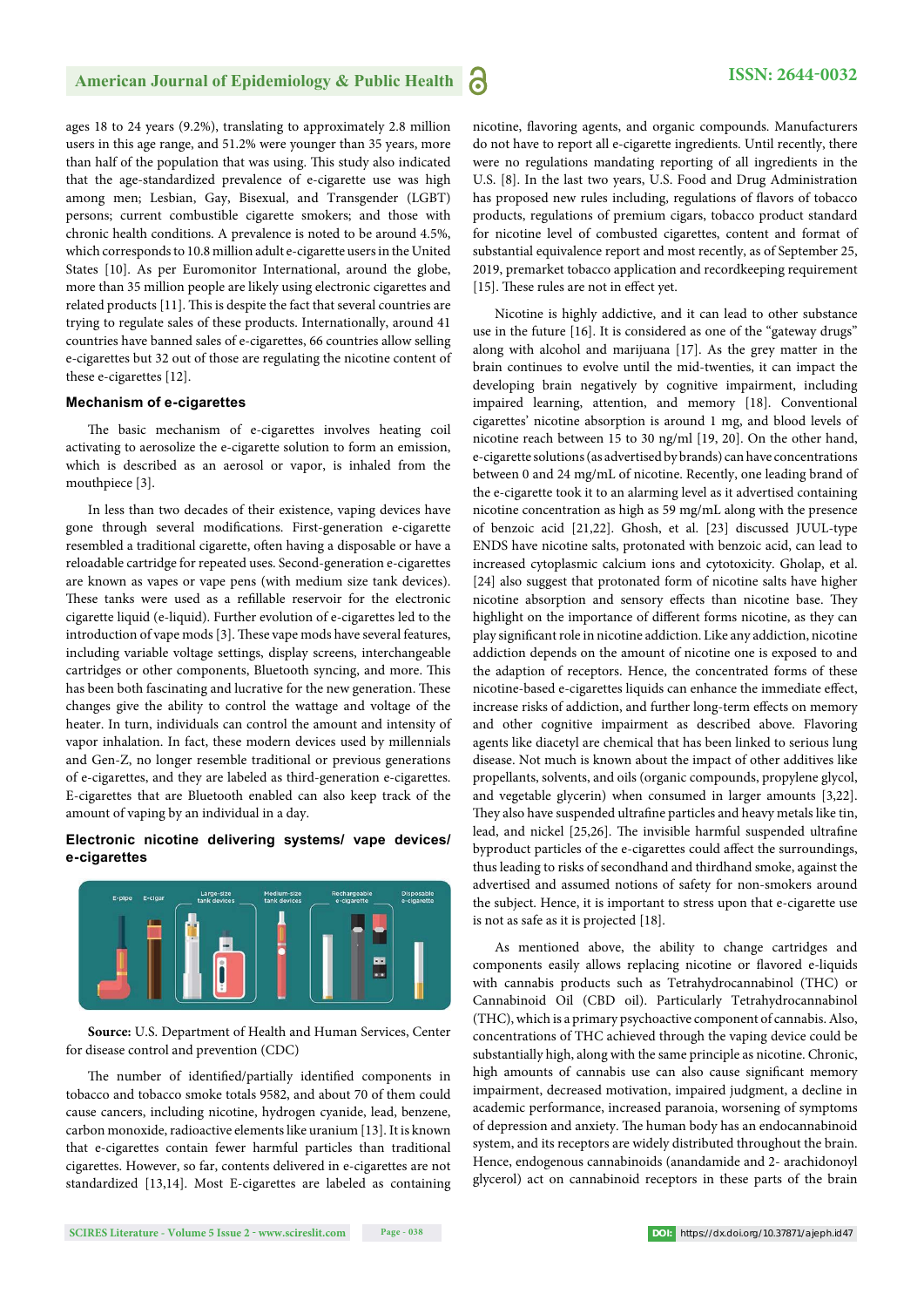to produce mind-altering effects; for example, amygdala (panic/ paranoia), hippocampus (memory impairment), neocortex (altered judgment, attention, and thinking), nucleus accumbens (euphoria) [27]. As so far, e-liquid contents are not standardized; there are times when THC content could be more than recommended doses, especially if bought off the streets. This can cause profound impairments and further risks of addiction too.

#### **E-cigarette, or Vaping, Product use Associated Lung Injury (EVALI) crisis**

While there were already concerns about an epidemic of e-cigarette use in the last few years, vaping-related pulmonary injuries had brought this rapid use to another limelight in 2019, and it was now considered a public health crisis.

According to a CDC report generated on February 2020, 2807 cases of E-cigarette, or Vaping, Product Use Associated Lung Injury (EVALI) were reported to CDC from 50 states (all but Alaska), the District of Columbia, and 2 U.S. territory. This number included 68 deaths in a total of 29 states throughout the country. In January 2020, out of a total of 2668 hospitalized cases of EVALI, 15% of them were less than 18 years of age, the largest group was 18-24 years of age comprise 37% of all the cases, and 24% were noted to be between 25- 34 years of age. Almost 76% of cases are less than 35 years old [28] (Figure). This corroborates findings that e-cigarettes and vaping products are more common in the younger population like described above [29].

A large number of patients who had used THC-containing vaping products have led to EVALI cases. However, reviewing the data gives mixed reports. Based on data from January 2020, where 82% of cases reported using Tetrahydrocannabinol (THC)-containing products in the three months preceding symptom onset, and only 33% of them used THC-containing products alone. A total of 57% of cases used vaping products that contained nicotine, and 14% used nicotine only. The median age of EVALI patients who died was around 49.5 years [29].

## **Presentation of EVALI**

The initial respiratory symptoms are non-specific, including nonproductive cough, pleuritic chest pain, or shortness of breath (in 95% of patients), which can appear over several days to several weeks before hospitalization. Other findings might include tachycardia (55%), tachypnea (45%), fever, chills, or fatigue (85%) in patients; reported gastrointestinal findings like nausea, vomiting, abdominal pain, and diarrhea (77%) had preceded respiratory findings in some cases [30]. Most patients have been hospitalized with hypoxemia (pulse oximetry <95% was present in 57% patients) and, in some cases, has progressed to acute or subacute respiratory failure. Some have required respiratory support therapies ranging from supplemental oxygen to endotracheal intubation and mechanical ventilation. Some patients who were suspected of having infection were treated with antibiotics empirically and did not improve. In some cases, corticosteroids were able to alleviate the symptoms [30].

#### **SARS-CoV-2/ COVID-19 pandemic**

The COVID-19 pandemic caused by severe acute respiratory syndrome coronavirus-2 was identified in China in 2019. It reached the U.S. in early 2020 is still ongoing. The pandemic grew rapidly, causing mild to severe symptoms across the life span, particularly among the elderly or people with pre-existing medical conditions. The COVID-19 pandemic symptoms include fever, chills, cough, breathing difficulties, fatigue, muscle aches, congestion, sore throat, runny nose, loss of taste or smell, nausea, and vomiting. The respiratory symptoms of this virus overlap with vaping-related lung injuries. In the early 2020, when the public health crisis due to EVALI cases was ongoing in the U.S. and new cases were still reported in substantial numbers, SARS-CoV2 started to spread. There are concerns if initial cases of SARS-CoV-2 might have been missed as vaping-related lung injuries. Other concerns are, if this pandemic overshadowed identifying EVALI cases promptly and attention that is needed to look into regulating contents of e-cigarettes and vaping devices.

Individuals who smoke are at higher risk for respiratory tractrelated viral infections. Smoking can cause endothelial dysfunction and increased free radical concentration. Smokers can present with varying degree of lung injury after heavy and chronic use, from bronchiolitis, pneumonia, pulmonary emphysema, chronic bronchitis, tuberculosis, or to even lung cancers [31]. Those who have chronic respiratory illnesses like chronic obstructive pulmonary diseases can be a vulnerable population for viral infections. So, if exposed to the SARS-CoV-2 virus, these individuals can have acute decompensation

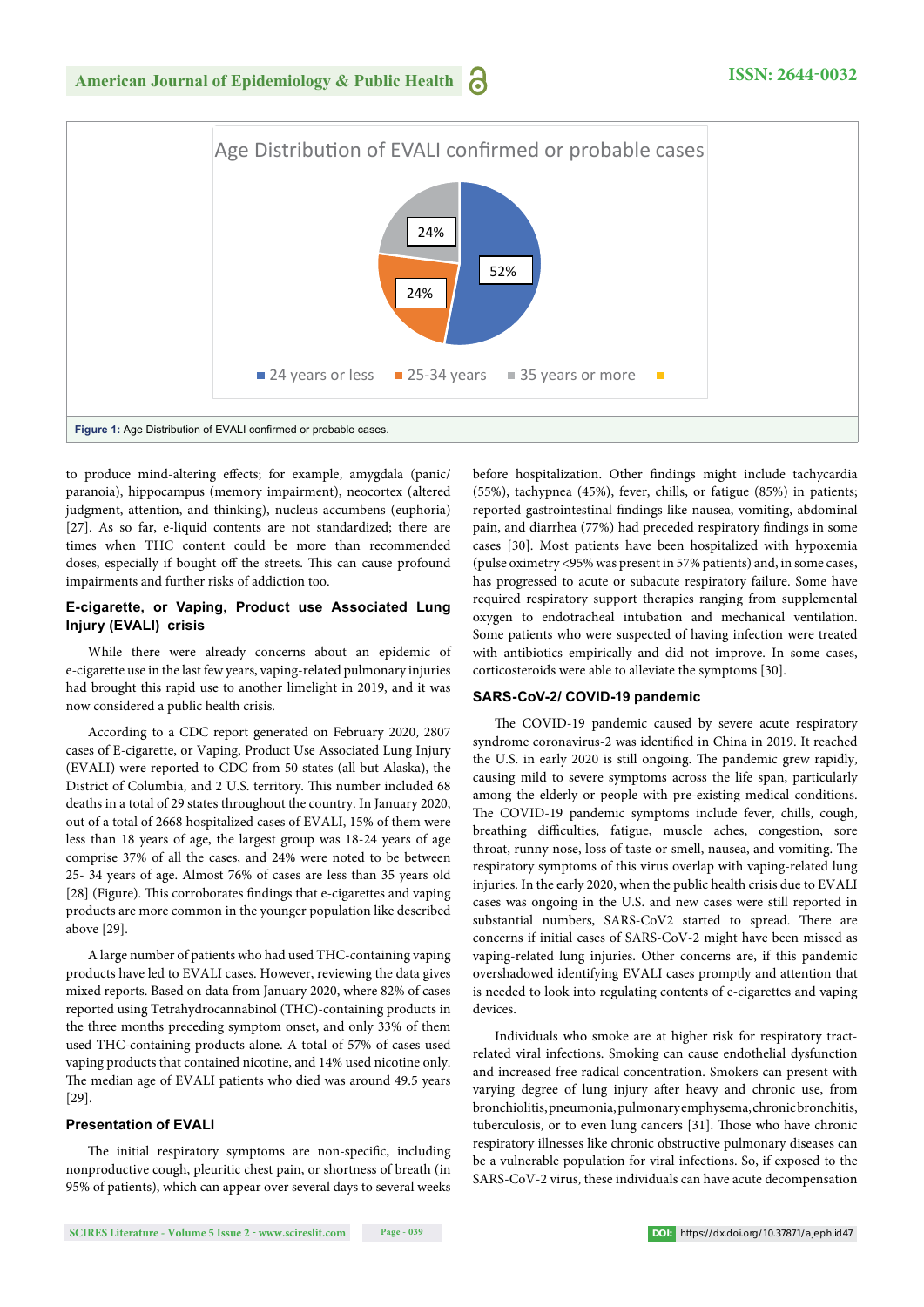to existing respiratory conditions. Hence, specialists in the field have suggested smokers might have higher odds of COVID-19 infections or for its complications. Sharma et al. elaborated on the findings of Zhang et al., where they speculated a correlation of increased ACE2 gene expression, gene encoding the receptor for SARS-CoV-2, in both SARS-CoV-2 and smokers airway epithelial cells [32,33]. The raised levels of TMPRSS2 protease, which can promote viral entry in the cells, are also observed in the small airways of smokers. Smokers are noticed have elevated thrombosis related markers like D-dimers and C-Reactive Protein (CRP) [31]. These markers are also raised in COVID-19 patients and one of the fatal complication of COVID-19 pandemic is Disseminated Intravascular Coagulation (DIC). These initial observations and opinions still need to be backed up by more evidence. There are concerns if vaping can contribute to increased inflammatory response making these individuals with respiratory compromise more susceptible when exposed to the virus [34].

Researchers are also considering if there could be increased risks due to shared vape devices or secondary smoke/vapor. So far, no clear evidence is available suggestive of virus transmission through vapors [34].

#### **Recommendations and Guideline [28]**

- CDC continues to recommend refraining from using E-cigarettes.
- Adolescents, young adults, and parents should be aware of types of e-cigarettes, their ill effects, possible lung injuries from vape products, and suggested possibilities of smoking and vaping, further complicating lung infections pandemic.
- School teachers and staff should also enforce similar rules for any tobacco product like cigarettes and discuss the impact of vaping products.
- Physicians should closely screen and provide education to adolescents and adults about the effects of vaping.
- These e-cigarettes should not be bought from off the streets, and people should not modify e-cigarette products or add any other substances that are not intended by the manufacturer.
- E-cigarette products should never be used by adolescents, young adults, pregnant women, or adults who do not currently use tobacco products.
- If attempting to quit, adults should use evidence-based smoking cessation treatments. They should be enrolled in counseling and use FDA-approved medications. Those who need help quitting tobacco products, including e-cigarettes, should contact their medical provider.

#### **CONCLUSIONS**

E-cigarettes and vape products are widely accepted among youth due to perceived fewer ill-effects, easier use, faster and large amounts of nicotine and THC delivered. There are overlapping respiratory symptoms of vaping-related lung injury and SARS-CoV-2. It is well known that smokers are at higher risk for viral infections, and super-imposed viral infections might exacerbate chronic respiratory symptoms. The experts suggest some initial correlation between viral expression and vaping/smoking based on similar gene expressions. However, more research and evidence are needed to establish a direct correlation.

# **DISCLOSURES**

The author has received honorariums for writing and reviewing manuscripts from American Physician Institute.

#### **AUTHOR'S CONTRIBUTION**

The author is responsible for reviewing the literature, evaluated the data, and wrote the manuscript.

#### **REFERENCES**

- 1. National Center for Chronic Disease Prevention and Health Promotion (US) Office on Smoking and Health. E-Cigarette Use among Youth and Young Adults: A Report of the Surgeon General [Internet]. Atlanta (GA): Centers for Disease Control and Prevention (US); 2016. PMID: 30869850.
- 2. Eaton DL, Kwan LY, Stratton K, eds. National Academies of Sciences, Engineering, and Medicine; Health and Medicine Division; Board on Population Health and Public Health Practice; Committee on the Review of the Health Effects of Electronic Nicotine Delivery Systems. Public Health Consequences of E-Cigarettes. Washington, DC: National Academies Press; 2018.
- 3. Walley SC, Wilson KM, Winickoff JP, Groner J. A Public Health Crisis: Electronic Cigarettes, Vape, and JUUL. Pediatrics. 2019 Jun;143(6):e20182741. doi: 10.1542/peds.2018-2741. PMID: 31122947.
- 4. Surgeon General's Advisory on E-cigarette Use among Youth. https://bit. ly/38ozv1q
- 5. Wang TW, Gentzke A, Sharapova S, Cullen KA, Ambrose BK, Jamal A. Tobacco Product Use Among Middle and High School Students - United States, 2011-2017. MMWR Morb Mortal Wkly Rep. 2018 Jun 8;67(22):629- 633. doi: 10.15585/mmwr.mm6722a3. PMID: 29879097; PMCID: PMC5991815.
- 6. World Health Organization (WHO). March 4, 2021. https://bit.ly/3cm97q3
- 7. Cullen KA, Ambrose BK, Gentzke AS, Apelberg BJ, Jamal A, King BA. Notes from the Field: Use of Electronic Cigarettes and Any Tobacco Product among Middle and High School Students - United States, 2011-2018. MMWR Morb Mortal Wkly Rep. 2018 Nov 16;67(45):1276-1277. doi: 10.15585/mmwr. mm6745a5. PMID: 30439875; PMCID: PMC6290807.
- 8. Teens and E-cigarettes. February 22, 2021. https://bit.ly/3vbs9Ig
- 9. National Youth Tobacco Survey. February 22, 2021. https://bit.ly/3by9Kh5
- 10. Mirbolouk M, Charkhchi P, Kianoush S, Uddin SMI, Orimoloye OA, Jaber R, Bhatnagar A, Benjamin EJ, Hall ME, DeFilippis AP, Maziak W, Nasir K, Blaha MJ. Prevalence and Distribution of E-Cigarette Use Among U.S. Adults: Behavioral Risk Factor Surveillance System, 2016. Ann Intern Med. 2018 Oct 2;169(7):429-438. doi: 10.7326/M17-3440. Epub 2018 Aug 28. PMID: 30167658.
- 11. Euromonitor International. Smokeless tobacco and vapour products. March 8, 2021. https://bit.ly/30I73Dv
- 12. Global Center for Good Governance in Tobacco Control. March 8, 2021. https://bit.ly/2OgE32M
- 13. American Cancer Society. https://bit.ly/30y7Czi
- 14. Rodgman A, Perfetti TA. The Chemical Components of Tobacco and Tobacco Smoke. United States: CRC Press; 2016. p. 2063. https://bit.ly/30vKgdK
- 15. U.S. Food & Drug Administration. February 22, 2021. https://bit.ly/3qxO3C1
- 16. Office of the Surgeon General. The Health Consequences of Smoking-50 Years of Progress: A Report of the Surgeon General. Atlanta, GA: U.S. Department of Health and Human Services, Centers for Disease Control and Prevention (U.S.), National Center for Chronic Disease Prevention and Health Promotion, Office on Smoking and Health; 2014. https://bit.ly/30xvYcJ
- 17. Kandel DB. Stages and Pathways of Drug Involvement: Examining the Gateway Hypothesis. 2002